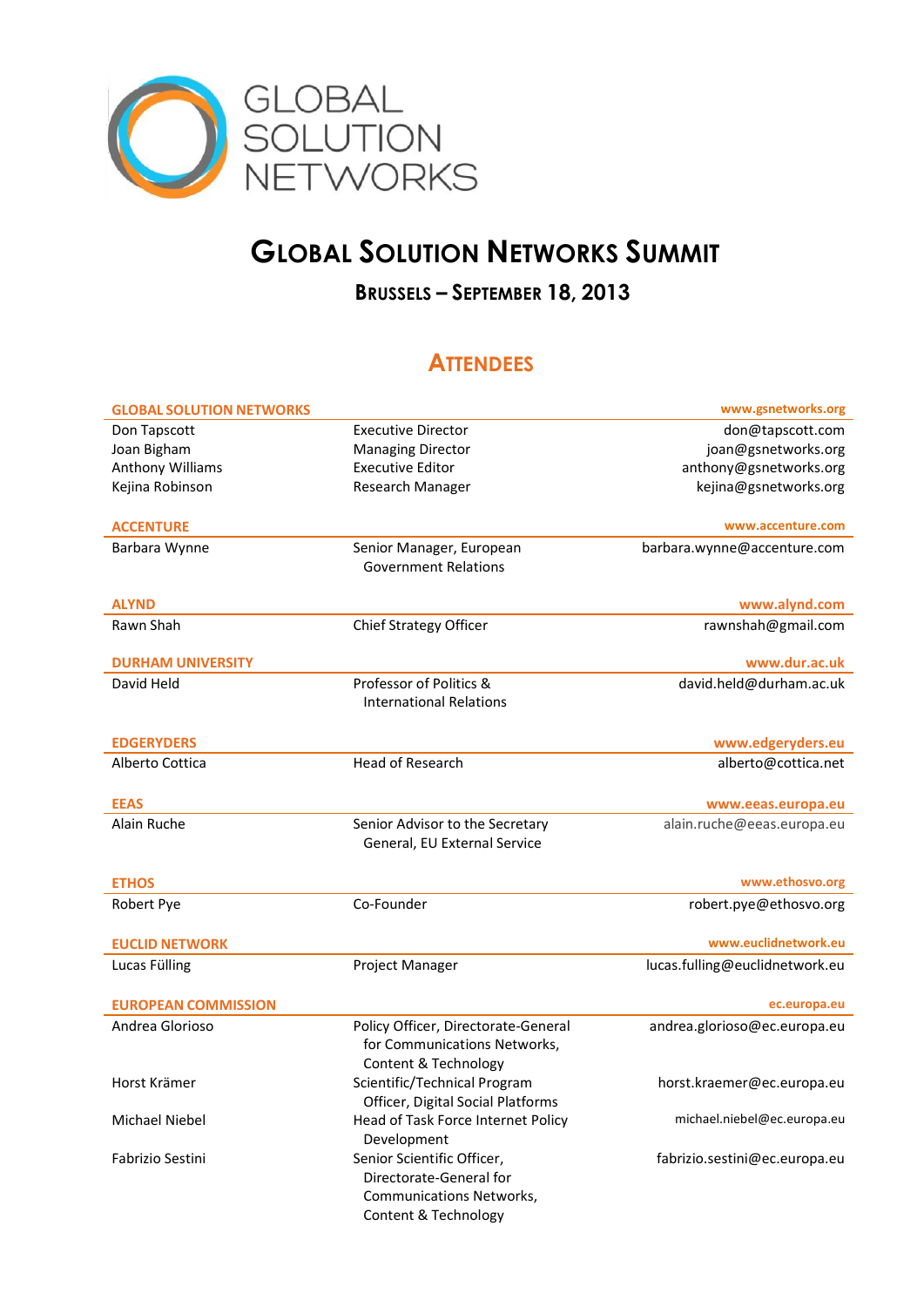Constantijn Van Oranje-Nassau Head of Cabinet Vice President Kroes

constantijn.van-oranjenassau@ec.europa.eu

| www.frankfurt-school.de<br><b>FRANKFURT SCHOOL OF FINANCE &amp; MANAGEMENT</b> |                                               |                                              |  |  |  |
|--------------------------------------------------------------------------------|-----------------------------------------------|----------------------------------------------|--|--|--|
| <b>Matthias Caton</b>                                                          | Program Director                              | matthias@caton.de                            |  |  |  |
| <b>FUTURE CONSIDERATIONS</b>                                                   |                                               | www.futureconsiderations.com                 |  |  |  |
| George Por                                                                     | Founder & CEO                                 | george@futureconsiderations.com              |  |  |  |
| <b>GOOGLE</b>                                                                  |                                               | www.google.org                               |  |  |  |
| Sylwia Giepmans-Stepien                                                        | Public Policy & Government                    | sylwiagiepmans@google.com                    |  |  |  |
|                                                                                | Relations                                     |                                              |  |  |  |
| Simon Hampton                                                                  | Director, Public Policy                       | simonh@google.com                            |  |  |  |
| Marco Pancini                                                                  | Senior Policy Manager, Google                 | pancini@google.com                           |  |  |  |
|                                                                                | Europe                                        |                                              |  |  |  |
| <b>GOVERNMENT OF CANADA</b>                                                    |                                               | www.international.gc.ca                      |  |  |  |
| Alan Bowman                                                                    | Director, Policy Research Division            | alan.bowman@international.gc.ca              |  |  |  |
|                                                                                | Foreign Affairs & International<br>Trade      |                                              |  |  |  |
| Jarrett Reckseidler                                                            | Political Officer, Mission of Canada          | jarrett.reckseidler@international.gc.ca      |  |  |  |
|                                                                                | to the European Union                         |                                              |  |  |  |
| <b>HP</b>                                                                      |                                               | www.hp.com                                   |  |  |  |
| Paul Ellingstad                                                                | Partnership & Program                         | paul.ellingstad@hp.com                       |  |  |  |
|                                                                                | Development Director                          |                                              |  |  |  |
| <b>INSTITUTO DE ENGENHARIA (Brazil)</b>                                        |                                               | www.ie.org.br                                |  |  |  |
| Carl Amorim                                                                    | Councelor                                     | carl@amorim.blog.br                          |  |  |  |
| Oswaldo Gouvêa de Oliveira                                                     |                                               | oswaldo@empresateia.com.br                   |  |  |  |
|                                                                                |                                               |                                              |  |  |  |
|                                                                                |                                               |                                              |  |  |  |
| <b>INTERNATIONAL DIPLOMATIC ACADEMY</b>                                        |                                               | academiediplomatique.academia.edu            |  |  |  |
| Bertrand de la Chapelle                                                        | Program Director; Director at<br><b>ICANN</b> | bdelachapelle@gmail.com                      |  |  |  |
|                                                                                |                                               |                                              |  |  |  |
| <b>INTERNET SOCIETY</b>                                                        |                                               | www.internetsociety.org                      |  |  |  |
| Lynn St. Amour                                                                 | President & CEO                               | st.amour@isoc.org                            |  |  |  |
| <b>ISC</b>                                                                     |                                               | www.iscintelligence.com                      |  |  |  |
| Declan Kirrane                                                                 | Director, Intelligence in Science             | declan.kirrane@iscintelligence.com           |  |  |  |
|                                                                                |                                               |                                              |  |  |  |
| <b>LISBON COUNCIL</b>                                                          |                                               | www.lisboncouncil.net                        |  |  |  |
| Paul Hofheinz                                                                  | President & Co-Founder                        | paul.hofheinz@lisboncouncil.net              |  |  |  |
| Ann Mettler                                                                    | Executive Director & Co-Founder               | ann.mettler@lisboncouncil.net                |  |  |  |
| Stephanie Lepczynski                                                           | <b>Associate Director</b>                     | stephanie.lepczynski@lisboncouncil.net       |  |  |  |
| <b>MARINE STEWARDSHIP COUNCIL</b>                                              |                                               | www.msc.org                                  |  |  |  |
| Nicolas Guichoux                                                               | <b>Global Commercial Director</b>             | nicolas.guichoux@msc.org                     |  |  |  |
| <b>MICROSOFT</b>                                                               |                                               | www.microsoft.com                            |  |  |  |
| Jean-Jacques Sahel                                                             | Director, EMEA Policy &                       | jean-jacques.sahel@skype.net                 |  |  |  |
|                                                                                | <b>International Organisations</b>            |                                              |  |  |  |
|                                                                                |                                               |                                              |  |  |  |
| OXFORD UNIVERSITY, BLAVATNIK SCHOOL OF GOVERNMENT<br><b>Tom Hale</b>           | Post-Doctoral Research Fellow                 | www.bsg.ox.ac.uk<br>thomas.hale@bsg.ox.ac.uk |  |  |  |
|                                                                                |                                               |                                              |  |  |  |
| <b>SAP</b><br>Kai Goerlich                                                     | Idea Director, SAP Center for                 | www.sap.com<br>kai.goerlich@sap.com          |  |  |  |

Business Insight

| ٠<br>۰, |  |  |
|---------|--|--|
|         |  |  |
|         |  |  |
|         |  |  |
|         |  |  |